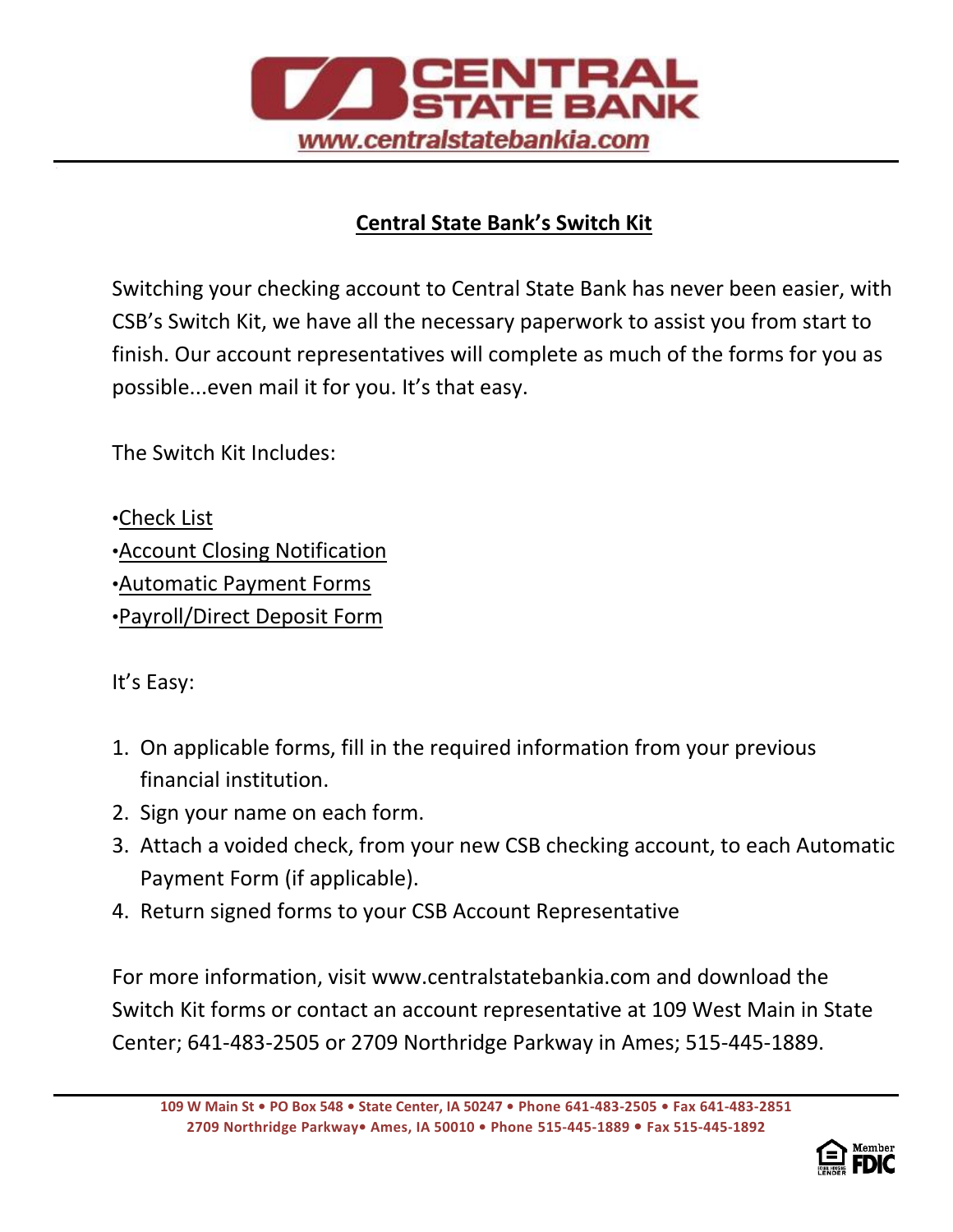

.

## **Check List**

This checklist will help guide you as you close your current account and switch to Central State Bank. Automatic payments and deposits are convenient, but they can make switching financial institutions difficult. Use this check list as a reminder of companies you have automatic payments and deposits with, it might be helpful to look at your monthly statement. Here are some of the items that people most often have taken out or deposited automatically.

| • Health      |
|---------------|
| $\bullet$ Car |
| •Mortgage     |
|               |
|               |
| $\bullet$ Gas |
| •Electric     |
| •Water        |
|               |
|               |
|               |
|               |
|               |

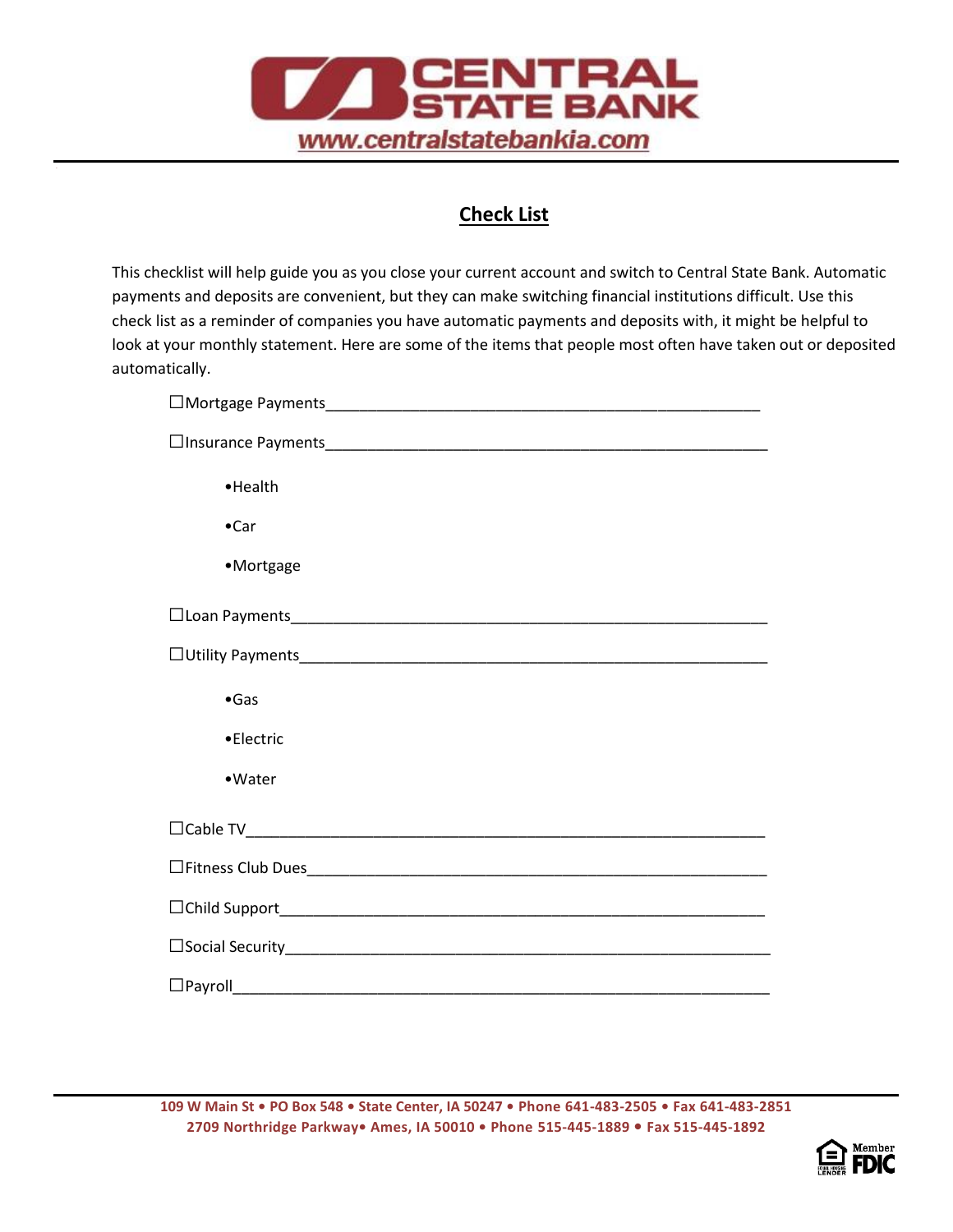

**Account Closing Notification**

| Please Close my Account(s) at:                                                                                       |                           |
|----------------------------------------------------------------------------------------------------------------------|---------------------------|
|                                                                                                                      |                           |
|                                                                                                                      |                           |
|                                                                                                                      |                           |
|                                                                                                                      |                           |
| Please check one:                                                                                                    |                           |
| $\Box$ Mail the balance of my account(s) to my home address above                                                    |                           |
| $\Box$ Send the remaining balance of my account(s) to be deposited at Central State Bank<br>(See information below). |                           |
|                                                                                                                      |                           |
|                                                                                                                      |                           |
| CSB Routing Number: 073906856                                                                                        | Mail to:                  |
| <b>Central State Bank</b>                                                                                            | <b>Central State Bank</b> |
| <b>Attn: New Accounts</b>                                                                                            | <b>Attn: New Accounts</b> |
| <b>PO BOX 548</b>                                                                                                    | 2709 Northridge Parkway   |
| State Center, IA 50247                                                                                               | Ames, IA 50010            |
| Phone: 641-483-2505                                                                                                  | Phone: 515-445-1889       |

Authorized Signature **Date** Date

.

**109 W Main St • PO Box 548 • State Center, IA 50247 • Phone 641-483-2505 • Fax 641-483-2851 2709 Northridge Parkway• Ames, IA 50010 • Phone 515-445-1889 • Fax 515-445-1892**

\_\_\_\_\_\_\_\_\_\_\_\_\_\_\_\_\_\_\_\_\_\_\_\_\_\_\_\_\_\_\_\_\_\_\_\_\_ \_\_\_\_\_\_\_\_\_\_\_\_\_\_\_\_\_\_\_\_\_

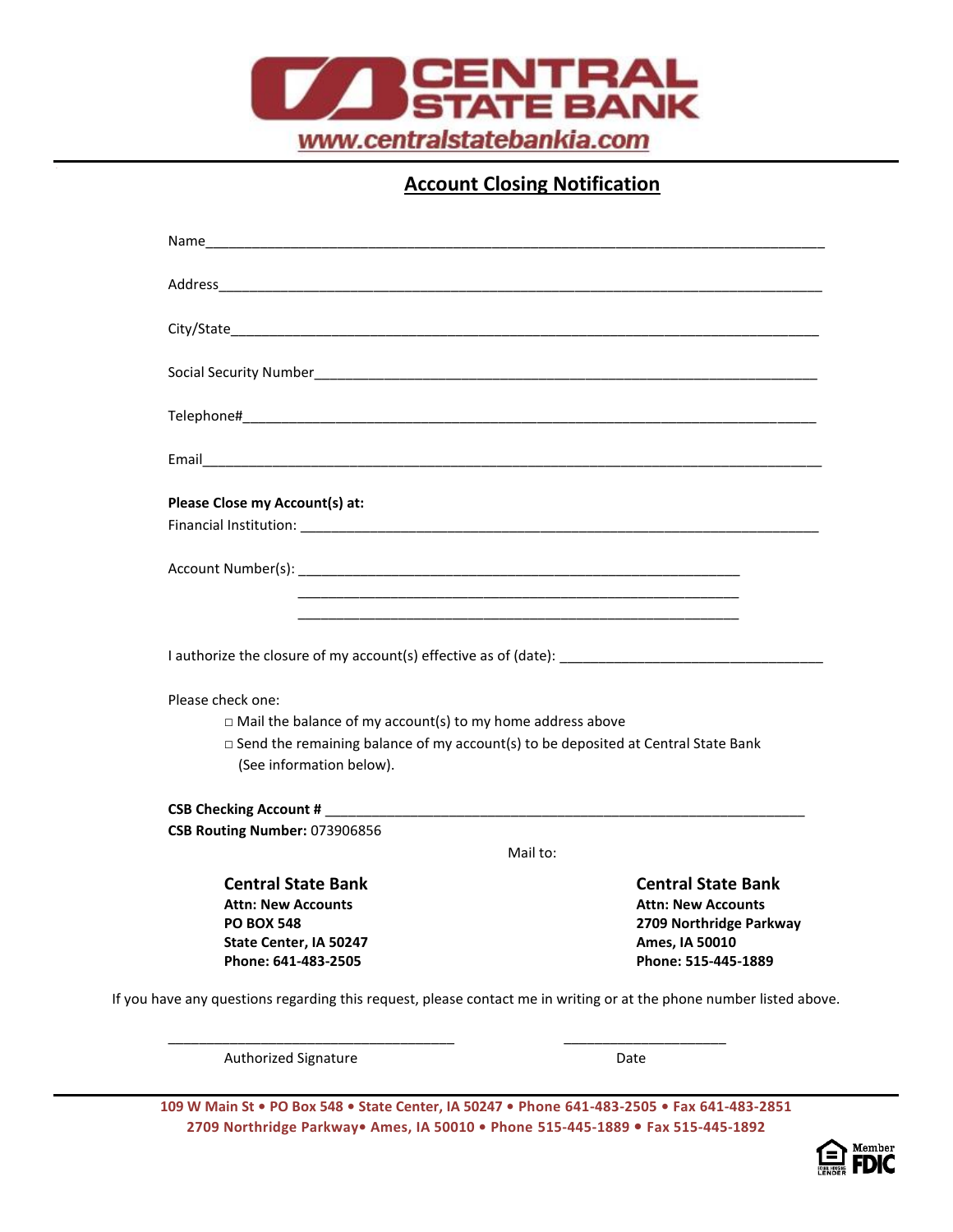

## **Automatic Payment Form**

.

This memo serves as notification that I have recently changed financial institutions and would like to have my automatic payments with your company charged to my new Central State Bank account. Please discontinue debiting my previous account and begin making automatic withdrawals from my CSB account, starting on the specified date listed below.

|          |                                             |                                                                                                                              | $\begin{minipage}[c]{0.9\linewidth} \textbf{Telephone} \# \textbf{\textit{1}} & \textbf{\textit{2}} & \textbf{\textit{3}} & \textbf{\textit{4}} & \textbf{\textit{5}} \\ \textbf{\textit{2}} & \textbf{\textit{3}} & \textbf{\textit{4}} & \textbf{\textit{5}} & \textbf{\textit{6}} & \textbf{\textit{6}} \\ \textbf{\textit{5}} & \textbf{\textit{6}} & \textbf{\textit{7}} & \textbf{\textit{8}} & \textbf{\textit{8}} & \textbf{\textit{1}} \\ \textbf{\textit{6}} & \textbf{\textit{7}} & \textbf{\text$ |                                                                                                                                   |  |
|----------|---------------------------------------------|------------------------------------------------------------------------------------------------------------------------------|---------------------------------------------------------------------------------------------------------------------------------------------------------------------------------------------------------------------------------------------------------------------------------------------------------------------------------------------------------------------------------------------------------------------------------------------------------------------------------------------------------------|-----------------------------------------------------------------------------------------------------------------------------------|--|
|          |                                             |                                                                                                                              |                                                                                                                                                                                                                                                                                                                                                                                                                                                                                                               |                                                                                                                                   |  |
|          |                                             | Please change my Automatic Payment with:                                                                                     |                                                                                                                                                                                                                                                                                                                                                                                                                                                                                                               |                                                                                                                                   |  |
|          | Company to Receive Payment                  |                                                                                                                              |                                                                                                                                                                                                                                                                                                                                                                                                                                                                                                               |                                                                                                                                   |  |
|          |                                             | Automatic Payment Account Number<br>Amount of Monthly Payment                                                                |                                                                                                                                                                                                                                                                                                                                                                                                                                                                                                               |                                                                                                                                   |  |
|          |                                             |                                                                                                                              |                                                                                                                                                                                                                                                                                                                                                                                                                                                                                                               |                                                                                                                                   |  |
| Mail To: |                                             | <b>Central State Bank</b><br><b>Attn: New Accounts</b><br><b>PO BOX 548</b><br>State Center, IA 50247<br>Phone: 641-483-2505 | <b>Central State Bank</b><br><b>Attn: New Accounts</b><br>2709 Northridge Parkway<br>Ames, IA 50010<br>Phone: 515-445-1889                                                                                                                                                                                                                                                                                                                                                                                    |                                                                                                                                   |  |
|          |                                             |                                                                                                                              |                                                                                                                                                                                                                                                                                                                                                                                                                                                                                                               |                                                                                                                                   |  |
|          |                                             |                                                                                                                              |                                                                                                                                                                                                                                                                                                                                                                                                                                                                                                               |                                                                                                                                   |  |
|          | Attached is a VOIDED CHECK from my account. |                                                                                                                              |                                                                                                                                                                                                                                                                                                                                                                                                                                                                                                               |                                                                                                                                   |  |
|          |                                             |                                                                                                                              | your prompt assistance in this matter. Direct this form to all automatic payment accounts. Photocopy as needed.                                                                                                                                                                                                                                                                                                                                                                                               | If you have any questions regarding this request, please contact me in writing or at the phone number listed above. Thank you for |  |

**109 W Main St • PO Box 548 • State Center, IA 50247 • Phone 641-483-2505 • Fax 641-483-2851 2709 Northridge Parkway• Ames, IA 50010 • Phone 515-445-1889 • Fax 515-445-1892**

Authorized Signature Date